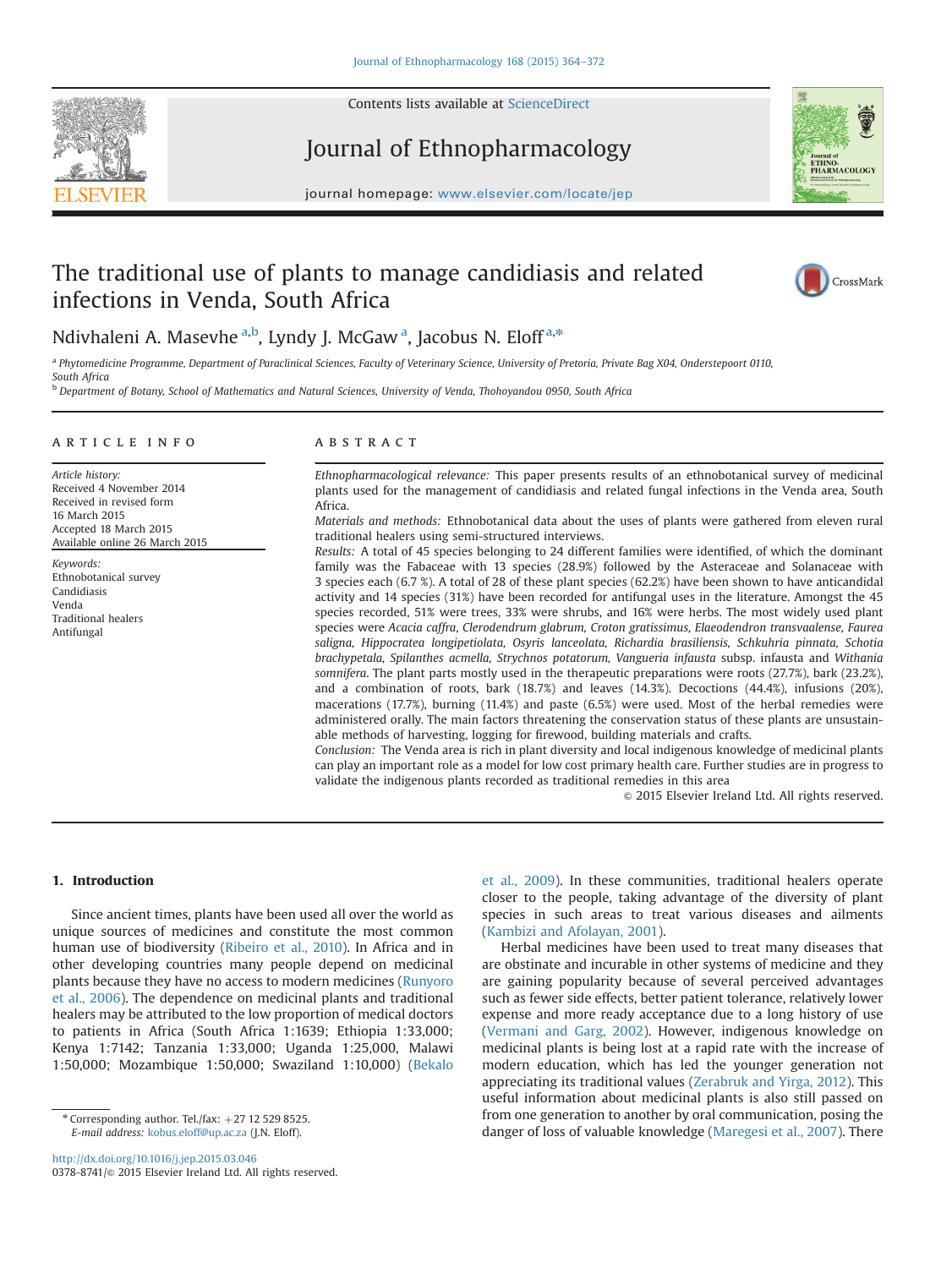is still a need of detailed documentation on the use of medicinal plants in South Africa ([Taylor et al., 2001\)](#page-8-0). It is becoming increasingly urgent to document the medicinal use of African plants because of the rapid loss of the natural habitat for some of these plants due to anthropogenic activities ([Bisi-Johnson et al., 2010\)](#page-7-0). Thus, there is a need to document the medicinal plants used traditionally before this important knowledge is lost.

Ethnobotanical studies are important in disclosing locally important plants used by communities in the management of a range of ailments affecting them. There is a wide interest in the use of medicinal plants by Venda people and this has led to several publications [\(Mahwasane et al., 2013; Mulaudzi et al., 2011, 2013;](#page-7-0) [Samie et al., 2010; Tshikalange et al., 2005; Mabogo 1990; Arnold](#page-6-0) [and Gulumiam, 1984](#page-6-0)). In this region, traditional medicine still plays a significant role in the lives of local people, despite recent advances in Western medicine [\(Meyer et al., 2008](#page-7-0)). As far as our literature search could ascertain, this is one of the few studies on the medicinal plants claimed to be used to treat candidiasis and related infections.

Candida infections are relatively easy to identify and it is not difficult to see a positive outcome of treatment. There could therefore be a good correlation between traditional use and in vitro efficacy. With the high incidence of HIV/AIDS, about 5.6 million infected people in South Africa [\(UNAIDS, 2011\)](#page-8-0), candidiasis is a serious challenge to the public health system. The major concern with candidiasis is that it is associated with a mortality rate of 10–49% in immune compromised patients [\(Pfaller](#page-8-0) [and Diekema, 2007](#page-8-0)). Thus, the search for alternative cures from traditional medicine is justified. Therefore, the aim of the study was to investigate and document plants used by local traditional practitioners for the management of candidiasis and related fungal infections

# 2. Materials and methods

#### 2.1. Study site and Venda community

The study took place in four main rural areas of Venda (Mutale, Thohoyandou, Nzhelele and Mashau), Limpopo Province, South Africa ([Fig. 1](#page-2-0)). In this region, traditional medicine still plays a significant role in the lives of local people, despite recent advances in Western medicine ([Meyer et al., 2008](#page-7-0)). The region lies in the north-eastern corner of the Soutpansberg and is located between latitudes 22 $^{\circ}$  15" and 23 $^{\circ}$  45" S. and longitudes 29 $^{\circ}$  50" and 31 $^{\circ}$  30" E. with an estimation of 1.1 million people ([Bornman et al., 2012\)](#page-7-0). Male and female roles are clearly defined, with the men responsible for keeping livestock, ploughing and the building of huts, while the women do most of the harvesting as well as all the domestic duties. Maximum temperatures vary from 25 to 40 $\degree$ C in summer and from 22 to 26  $\degree$ C in winter. Rainfall is seasonal with 80% occurring between October and March [\(Mzezewa et al., 2010.](#page-7-0) The Venda community is one of the most remote tribes in South Africa with their own language and a distinct culture and knowledge of medicinal plants. They depend on the natural environment for their health care and survival ([Mulaudzi et al., 2012](#page-7-0)). It is an area covered by the north-eastern mountain sourveld vegetation ([Acocks, 1988](#page-6-0)), used in alleviating hunger, for shelters, fuel, artifacts and traditional medicine ([Mabogo, 1990\)](#page-7-0).

#### 2.2. Interviews with the local traditional healers

Traditional healers were identified in the selected villages after consultation with the headman of each area andpermission was granted by the headman to conduct the study. Main areas visited included Nzhelele, Hamashau, Thohoyandou and Mutale. The first author is of Venda origin, teaches ethnobotany at the University of Venda and because he grew up in the rural environment, speaks the local language and knows all the local customs he was trusted by the traditional healers. The aim of the study was explained to the traditional healers before the interview was conducted, and informed consent was obtained so that they could share their knowledge. Ethnobotanical data were collected using semistructured interviews in the local language (Tshivenda) and later translated into English. The informants were queried about the symptoms of candidiasis as well as information about the plants they use, including their local names, nature of the plant, plant parts used, methods of preparation, administration techniques, dosage form of the remedy and conservation status of the plants. Personal information was also recorded. A monetary incentive was given to the traditional healers for their time.

# 2.3. Plant collection and preparation of herbarium specimens

Plants were collected from the wild between September 2010 and June 2011 with the assistance of traditional healers, identified by two botanists from the University of Venda and were authenticated by SANBI (South African National Biodiversity Institute) in Pretoria. Voucher specimens were prepared, deposited at the University of Venda herbarium, South Africa and voucher numbers are recorded in [Table 1](#page-3-0).

# 2.4. Statistical analysis

Analysis of data was done using inferential and descriptive statistics such as percentages and frequencies. Frequency index ([Table 1\)](#page-3-0) was calculated using the following formula:

# $FI = FC/N \times 100$

where FI is % of frequency of citation for one plant species by informants, FC is the number of informants who cited the use of the plant species, and  $N$  is the total number of informants  $(11$  in this study) [\(Madikizela et al., 2012](#page-7-0)).

# 3. Results and discussion

#### 3.1. Interviews with traditional healers

Eleven traditional healers were interviewed, namely three males (27.3%) and eight females (72.7%), ranging in age from 36 to 69 years. The four age groups 30–40, 41–50, 51–60 and 61–70 were represented by 5%, 16%, 52% and 27% of the total respectively. Some of them (18%) received primary school education while 82% did not have any formal schooling. Nine out of these 11 traditional practitioners were registered with the Vhembe Traditional Healers Association and have membership certificates. The association is recognized by the Department of Health but they are not yet allowed to practice in public health facilities. Nevertheless, 18% of the traditional healers indicated that occasionally they refer patients to the hospital for check-up after treatment.

According to some traditional healers, candidiasis is known as "Makuma", a Tshivenda word referring to ulcers, which may be either oral or genital. They believe that the ulcers begin in the stomach and move up the alimentary tract until they manifest externally either in the mouth or the genitals. With regard to the causes, there are two schools of thoughts: some believe that it is caused by germs and others believe that it is caused by the transmission of sexually transmitted diseases from one person to another. To ensure that the traditional healers understood the symptoms of candidiasis, we described the symptoms as painful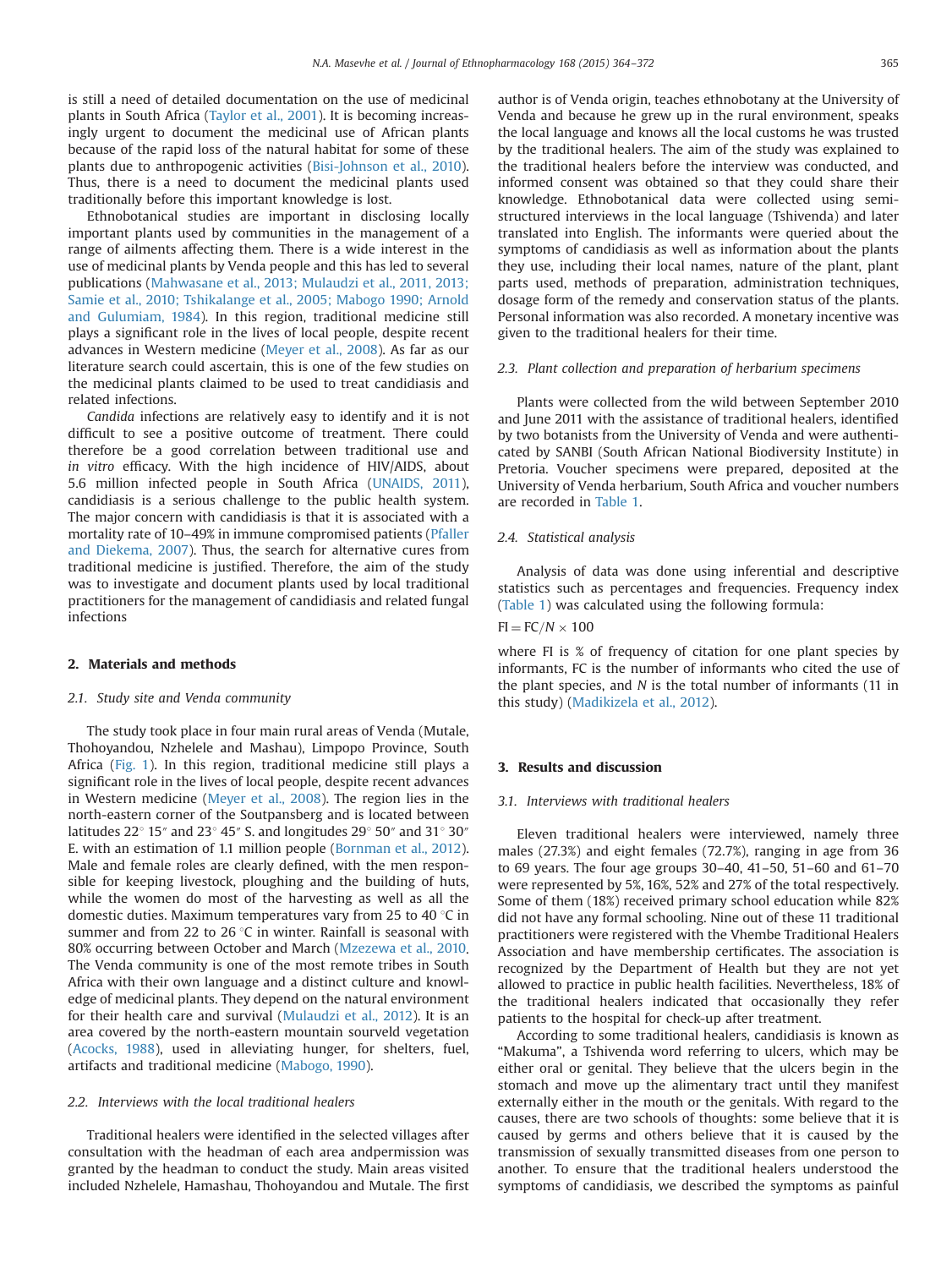<span id="page-2-0"></span>

Fig. 1. Map of Venda region in Limpopo province, South Africa.

creamy white/red lesions on the angles of the mouth, tongue and also the palate, creamy white discharge and itching of genitals. We also showed pictures of patients suffering from the disease.

Males were generally not so keen to participate in the survey even though they were assured that the information was for research purposes only. Many indicated that they could not give away their ancestral knowledge to the researchers, and thus only 27.3% of the interviewed traditional healers were male. On the other hand females were open, participated freely and even wanted their pharmacopoeia to be evaluated for efficacy and toxicity. The fact that 52% of traditional healers interviewed ranged in age from 51 to 60 years indicated the wealth of indigenous knowledge gained in this survey as more experienced practitioners could be assumed to have greater knowledge than younger practitioners. On the other hand, this shows an urgent need for documenting more ethnobotanical data in the area because the future of indigenous knowledge is being threatened by remaining largely in the hands of older people. In most of the meetings with the traditional practitioners, there were very few young traditional practitioners; however there was no enquiry as to how many were still undergoing training under the established traditional practitioners.

# 3.2. Plant species and their families

Forty five plant species claimed to be used by local traditional healers to treat candidiasis and related infections were recorded. [Table 1](#page-3-0) shows the botanical name, family, Venda common name, voucher number, frequency index, part used, method of preparation, route of administration and reported ethnomedicinal uses of the herbal remedy. Plant species were distributed among 41 genera and 24 different plant families. The Fabaceae was the most represented with 12 plant species, followed by the Asteraceae and Solanaceae (3 plant species each), Apocynaceae, Ebenaceae, Celastraceae, Loganiaceae, Rubiaceae (2 plant species each), and the rest of the families were represented by one plant species each. Frequent use of members of the Fabaceae family has been documented by several surveys in Nigeria (Offi[ah et al, 2011\)](#page-7-0); Ethiopia [\(Lulekal et al., 2008\)](#page-7-0), and South Africa [\(Bisi-Johnson et al.,](#page-7-0) [2010\)](#page-7-0). This is not surprising because it is the third largest family of angiosperm plants with approximately 730 genera and over 19,400 species worldwide ([Arabi and Sardari, 2010](#page-6-0)).

The most popular plants used by traditional healers were Hippocratea longipetiolata Oliv., Spilanthes acmella (L.) Murray, Schkuhria pinnata (Lam.) Kuntze ex Thell, Clerodendrum glabrum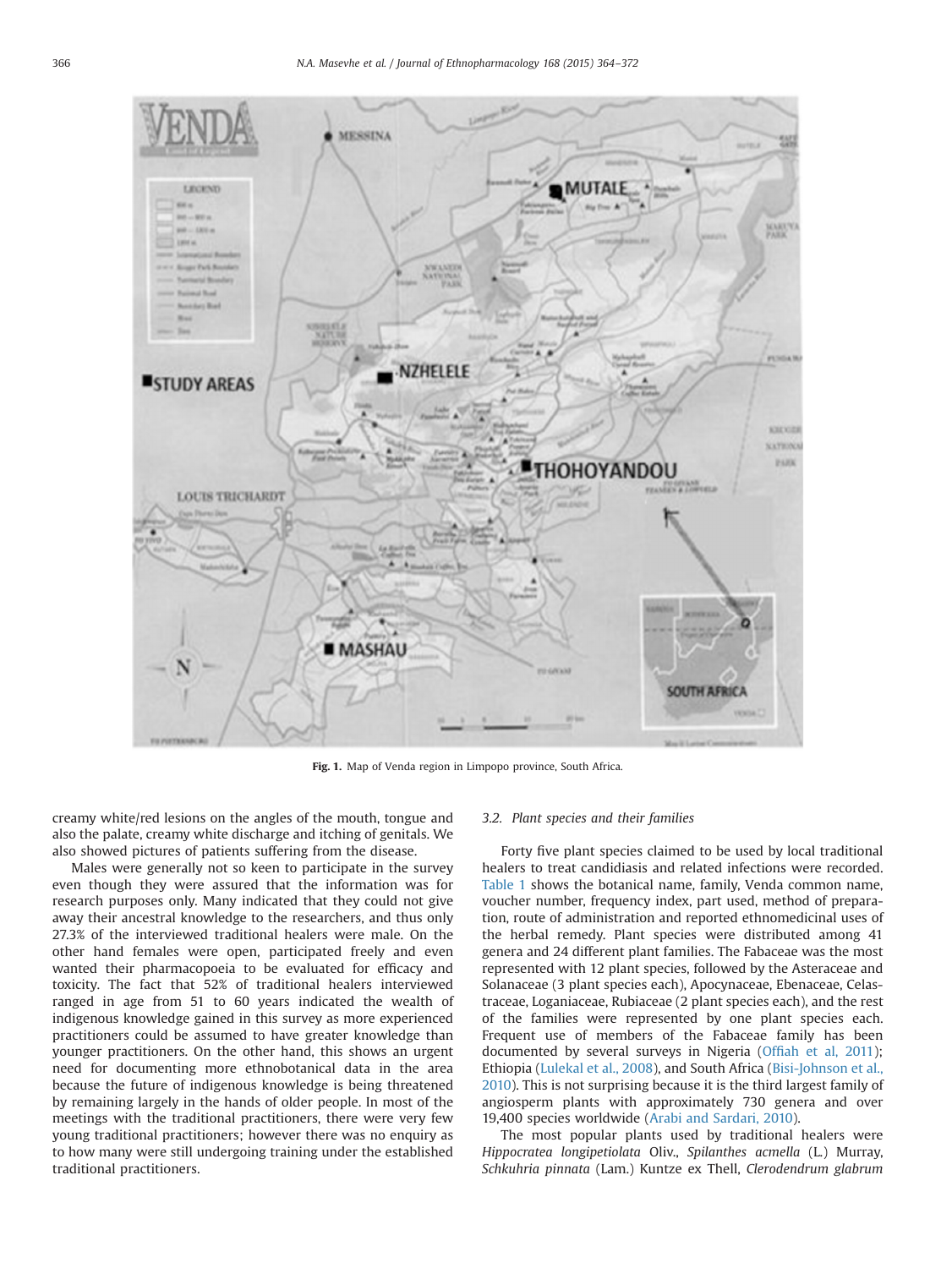#### <span id="page-3-0"></span>Table 1

Plants and procedures used to treat candidal infections by traditional practitioners.

| <b>Botanical name family</b>                                            | Local name                    | no.          |                              | index           | used         | Voucher Habit Frequency Part Method of preparation                                                                                 | Route of administration                                                       | Anti-Candida<br>activity/active<br>constituents  |                                                     | ethnomedicinal<br>uses                                 |                                                                                | Relevant reported Previous report on other<br>ethnomedicinal uses                      |  |
|-------------------------------------------------------------------------|-------------------------------|--------------|------------------------------|-----------------|--------------|------------------------------------------------------------------------------------------------------------------------------------|-------------------------------------------------------------------------------|--------------------------------------------------|-----------------------------------------------------|--------------------------------------------------------|--------------------------------------------------------------------------------|----------------------------------------------------------------------------------------|--|
| Acacia karoo Hayne.<br>Fabaceae                                         | Muunga                        | <b>Rn</b> 34 | T                            | 9               | r. b         | Roots and stem bark are boiled<br>together                                                                                         | Mouthwash or applied to<br>genitals, 2x per day for a week (2011)             | Mulaudzi et al.                                  |                                                     | No report                                              |                                                                                | Venereal diseases, diarrhoea<br>(Mabogo, 1990)                                         |  |
| Acacia caffra (Thunb)<br>Wild. Fabaceae                                 | Murovhambado Rn 40            |              | T                            | 45              | $\mathbf{I}$ | Dried, burnt and mixed with<br>animal fats                                                                                         | Applied directly on mouth<br>ulcers or vaginal ulcers                         | No report                                        |                                                     | No report                                              |                                                                                | Blood cleansing, abdominal disorder<br>(Venter and Venter, 1996)                       |  |
| Amaranthus spinosus L. Tshithavhamisis Rn 5<br>Amaranthaceae            |                               |              | H                            | 18              | $\mathbf{I}$ | add fresh leaves in hot water                                                                                                      | Oral, $\frac{1}{2}$ cup of the infusion is No report<br>taken 3x a day        |                                                  |                                                     | No report                                              |                                                                                | Analgesic, laxative, piles (Kumar et<br>al., 2011)                                     |  |
| Burkea africana Hook.<br>Fabaceae                                       | Mufhulu                       | <b>Rn 24</b> | T                            | 9               | se r         | Dried roots, seeds are ground up<br>and then boiled                                                                                | Oral, taken 2x a day, overdose Steenkamp et al.<br>causes diarrhoea<br>(2007) |                                                  | No report                                           |                                                        |                                                                                | Herpes simplex (Chisembu, 2010),<br>dysentery (Grant and Thomas, 2000)                 |  |
| Carica papaya L.<br>Caricaceae                                          | Mupapawe                      | Rn 9         | T                            | 36              | $\Gamma$     | Grind roots of C. papaya and P.<br>guava, mixed into hot water                                                                     | Oral, cup is taken 3x a day or Runyoro et al.<br>douching                     | (2006)                                           | Vaginal<br>candidiasis<br>(Runyoro et al.,<br>2006) |                                                        | Infectious diseases (Magassouba et<br>al., 2007), cancer (Otsuki et al., 2010) |                                                                                        |  |
| Carpobrotus edulis (L.)<br>L.Bolus<br>Diarrhoea (Bisi-                  | Mesem-<br>bryanthe-<br>maceae | Lutele       | Rn 32 S                      |                 | 9            | b                                                                                                                                  | Grind dry bark into fine<br>powder, boil for 20-30 min                        | Oral, as mouth<br>wash, 3x per day<br>for 1 week |                                                     |                                                        |                                                                                | Motsei et al. 2003 Thrush (Thring and Weitz, 2006)                                     |  |
| Johnson et al., 2010)<br>Cissampelos torulosa E.<br>Mey. Menispermaceae | Lukandululo                   | Rn 13        | T                            | 27              | b            | Grind dry bark into fine powder,<br>boil in water                                                                                  | Oral, gargle or douche                                                        | No report                                        |                                                     | No report                                              |                                                                                | Syphilis, toothache (De Wet and Van<br>Wyk, 2008)                                      |  |
| Clerodendrum glabrum<br>E. Mey, Verbenaceae                             | Munkhatingwe                  | Rn 46        | S                            | 64              | R, b         | Dried, pulverized and then boiled<br>in water                                                                                      | 1/4 cup of decoction is taken<br>orally 3x per day                            | No report                                        |                                                     | Oral ulcers<br>(Mabogo, 1990)                          |                                                                                | Diarrhoea (Bisi-Johnson et al., 2010),<br>Coughs (McGaw et al., 2008)                  |  |
| <b>Croton gratissimus</b><br>Burch. Euphorbiaceae                       | Mafunyungule                  | <b>Rn 38</b> | S                            | 55              | $\mathbf b$  | Fresh bark is crushed, soaked in hot Cupful infusion or decoction is Van Vuuren and<br>water or boiled in water for few<br>minutes | drunk orally 2x per day after<br>meals.                                       | Naidoo (2010)                                    |                                                     | No report                                              |                                                                                | Syphilis, earache (Van Vuuren and<br>Viljoen, 2008), pneumonia (McGaw<br>et al., 2008) |  |
| Diospyros whyteana F.<br><b>White, Ebenaceae</b>                        | Munya vhili                   | Rn 6         | T                            | 27              | $\mathbf{I}$ | Dried leaves are put in hot water to Infusion is used as a douche<br>make tea                                                      |                                                                               | et al. (2012)                                    |                                                     | Isodiospyrin Singh No report                           |                                                                                | Dysmenorrhoea, rash (Steenkamp,<br>2003)                                               |  |
| Diospyros mespiliformis Musuma<br>Hochst. ex A.DC.<br>Ebenaceae         |                               | <b>Rn</b> 31 | T                            | 36              | $\mathsf{f}$ | Crush raw fruit and add little water Infusion is used as mouth                                                                     | wash or douche 3x per day                                                     | et al. (2012)                                    |                                                     | Isodiospyrin Singh Fungal infections<br>(Mabogo, 1990) |                                                                                | Diarrhoea (Mahwasane et al., 2013),<br>hypertension (Adamu et al., 2005)               |  |
| Dodonaea angustifolia L.f. Muthathavhana Rn<br>Sapindaceae              |                               | 26           | S 18 1                       |                 |              | Fresh leaves are crushed and macerated in water. It Maceration is taken<br>is used together with the bark of Dovyalis zeyheri      | orally, $\frac{1}{2}$ a cup 2x per day                                        | Motsei et al.<br>(2003)                          | Oral candidiasis<br>2008)                           | (Patel and Coogan,                                     | 2002)                                                                          | Pneumonia, TB (Van Wyk and Gericke,<br>2000) rhinitis, piles (Vermani and Garg,        |  |
| Elaeodendron<br>transvaalense (Burtt<br>Davy), Celastraceae             | Mukuvhazwivhi Rn T 73 r       | 41           |                              |                 |              | Dried, powdered and boiled in water                                                                                                | $\frac{1}{2}$ cup of decoction is<br>drunk 3x per day                         | Samie et al.<br>(2010)                           | et al., 2005)                                       | Candidiasis (Bessong                                   |                                                                                | Stomachache, fever (Drewes et al., 1991),<br>dysmenorrhoea (Steenkamp, 2003)           |  |
| Elephantorrhiza burkei<br>Benth, Fabaceae                               | Tshisevhufa                   | 17           | Rn S 18 b                    |                 |              | Grind dry bark into fine powder                                                                                                    | Topical application, 2x<br>per day                                            | Mulaudzi<br>et al. (2011)                        | No report                                           |                                                        |                                                                                | Venereal diseases, aphrodisiac (Mabogo,<br>1990), abortifacient (Steenkamp, 2003)      |  |
| Erythrina lysistemon<br>Hutch. Fabaceae                                 | Muvhale                       | Rn<br>27     | T 36 r,<br>st<br>$\mathbf b$ |                 |              | Grind up roots and stem bark and boil for 1h                                                                                       | Mouth wash or douche,<br>2x per day for a week                                | Motsei et al.<br>(2003)                          | No report                                           |                                                        |                                                                                | Wounds, arthritis (Van Wyk and Gericke,<br>2000) oedema (Mahwasane et al., 2013)       |  |
| Faurea saligna Harv.<br>Proteaceae                                      | Mutango                       | Rn<br>44     | T 64 b                       | least 30 min    |              | Dried, powdered and soaked in warm water for at                                                                                    | The infusion is used as a No report<br>douche for vaginal ulcers              |                                                  | No report                                           |                                                        |                                                                                | Diarrhoea (Hamill et al., 2000), epilepsy<br>(Stafford et al., 2008)                   |  |
| Ficus carica L. Moraceae                                                | Muhuyu                        | Rn<br>3      | T 27 f                       |                 |              | Latex is collected from fig's raw fruit, crushed<br>leaves and some water added                                                    | Mixture is used as mouth Aref et al.<br>wash/douche 3x per day                | (2010)                                           | al., 2009)                                          |                                                        |                                                                                | Sore throat (Jeong et Eyesore, diabetes (Aref et al., 2010)                            |  |
| Hippocratea<br>longipetiolata Oliv.<br>Celastraceae                     | Mutshaliri                    | 37           | Rn S 55 r,<br>b              |                 |              | Used in combination with few leaves of O.<br>rochetiana, boiled in water                                                           | A cupful decoction is<br>drunk orally 3x per day.                             | No report                                        | No report                                           |                                                        |                                                                                | Invocation of ancestors (Mabogo, 1990)                                                 |  |
| Knowltonia bracteata<br>Harv. Ranunculaceae                             | Thauyakhomba                  | 18           | Rn S 18 r                    | least two days. |              | Roots are pulverized and soaked in water for at                                                                                    | Cupful of the maceration Buwa and van No report<br>is taken 3x per day        | <b>Staden (2006)</b>                             |                                                     |                                                        |                                                                                | Sexually transmitted diseases (Buwa and<br>van Staden, 2006)                           |  |
| Osyris lanceolata Hochst. Mpeta<br>& Steud. Santalaceae                 |                               | Rn<br>45     | S 64 b                       |                 |              | Grind bark into fine powder and then boil in water                                                                                 | Oral, cup of decoction is<br>taken 2x per day                                 | Mulaudzi<br>et al. (2011)                        | No report                                           |                                                        |                                                                                | Ringworm (Muthee et al., 2011)                                                         |  |
| Ozoroa engleri R.Fern. & A. Mudumbula<br>Fern. Anacardiaceae            |                               | Rn<br>8      | T 27 r                       |                 |              | Grind dry roots and boil for 1h,                                                                                                   | Decoction is used as<br>mouthwash or douche                                   | No report                                        | No report                                           |                                                        | al., 2012)                                                                     | Sexually transmitted infections (de Wet et                                             |  |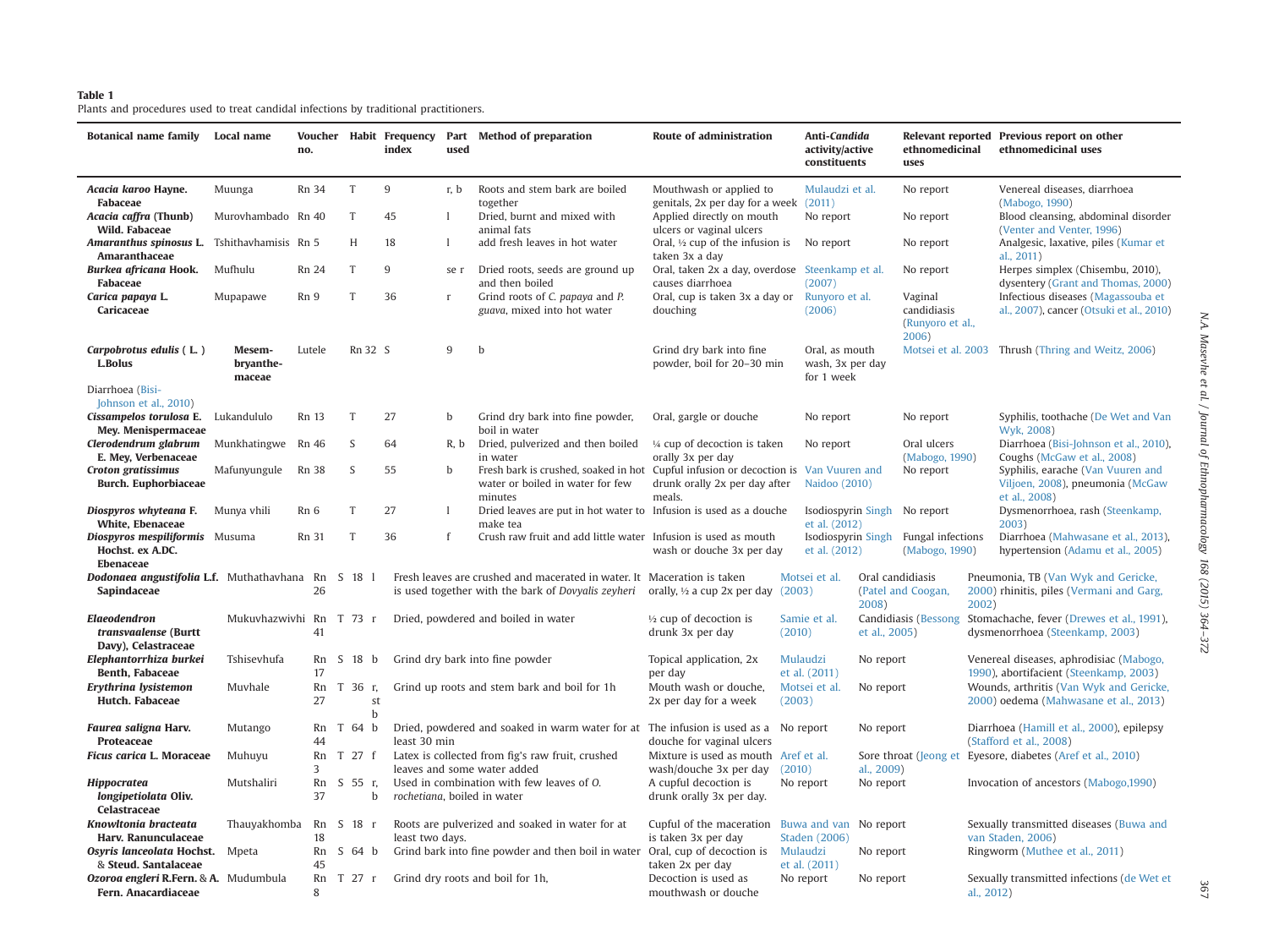| Pappea capensis Sond. &<br>Harv. Sapindaceae<br>Peltophorum africanum      | Murodolo<br>Musese          | Rn<br>30<br>Rn             | T 9<br>T     | 36 b            | $\blacksquare$ | Fresh leaves are pounded in some water and Juice is used as douche on vaginal<br>filtered<br>Dry bark is soaked in water for at least two | ulcers<br>Infusion is taken orally, $\frac{1}{2}$ cup 3 times Steenkamp                         |          | Mulaudzi<br>et al. (2011)       | No report<br>Sore throat                            |       | Aphrodisiac, venereal diseases<br>(Hutchings et al., 1996)<br>Diarrhoea (McGaw et al., 2008),                    |
|----------------------------------------------------------------------------|-----------------------------|----------------------------|--------------|-----------------|----------------|-------------------------------------------------------------------------------------------------------------------------------------------|-------------------------------------------------------------------------------------------------|----------|---------------------------------|-----------------------------------------------------|-------|------------------------------------------------------------------------------------------------------------------|
| Sond. Fabaceae                                                             |                             | 15                         |              |                 |                | days                                                                                                                                      | per day                                                                                         |          | et al. (2007)                   | (Bessong et al.,<br>2005)                           |       | Venereal diseases (de Wet et al., 2012)                                                                          |
| Piper capense L.f. Piperaceae Mulilwe                                      |                             | 21                         | Rn S         | 18 b            |                | Grind dry bark into fine powder and boil                                                                                                  | Oral, 1 cup taken 3x per day                                                                    |          | Steenkamp<br>et al. (2007)      | Sore throat<br>(Mabogo, 1990)                       |       | Diarrhoea, cough (Chahal et al., 2011),<br>Ulcers, fever (Obi et al., 2002)                                      |
| Pterocarpus rotundifolius<br>Druce, Fabaceae                               | Muataha                     | Rn<br>29                   | T 9          |                 | st<br>b        | Grind bark into fine powder and pour into<br>boiling water                                                                                | Oral, quarter of a cup taken 2x per<br>day                                                      |          | No report                       | No report                                           |       | Sore eyes (Venter and Venter, 1996)                                                                              |
| Richardia brasiliensis<br>Gomes, Rubiaceae                                 | Mulegere                    | Rn<br>14                   |              | H 45 W          | p              | Dried, burnt, pinch mixed with animal fats                                                                                                | Applied directly on mouth ulcers or<br>vaginal ulcers                                           |          | Adekunle<br>(2000)              | No report                                           | 2008) | Diabetes, anti-emetic (Pinto et al.,                                                                             |
| Rinorea angustifolia Baill,<br><b>Violaceae</b>                            | Mafambaborile Rn S 18 r     | 28                         |              |                 |                | Roots are boiled for at least1h, inappropriate Oral, $\frac{1}{2}$ a cup is taken 2x per day<br>preparation may cause stomach-ache        |                                                                                                 |          | No report                       | No report                                           |       | No report                                                                                                        |
| Schotia brachypetala Sond.<br>Fabaceae                                     | Mununzu                     | Rn<br>39                   |              | T 55 r.         | $\mathbf b$    | Roots and barks are ground together, boiled<br>in water                                                                                   | A cupful decoction is taken orally 3x Samie et al.<br>per day after meals                       |          | (2010)                          | No report                                           | 1996) | Dysentery, diarrhoea (McGaw et<br>al., 2000), ulcers (Venter and Venter,                                         |
| Schkuhria pinnata (Lam.)<br>Kuntze ex Thell,<br>Asteraceae                 | Luswielo                    | Rn<br>35                   |              | H 73 w          | p              | Dried, powdered and boiled in water                                                                                                       | A cupful of decoction is drunk 3x per No report<br>day. Also used to treat HIV/AIDS             |          |                                 | No report                                           | 2013) | Diabetes, oedema (Mahwasane et al.,                                                                              |
| Senna auriculata Roxb.                                                     | Muduwishango                | Rn                         | T 18 fresh   |                 |                | Fresh leaves are crushed, water is added                                                                                                  | Oral, 1/2 cup taken 3x per day after Muthukumaran                                               |          |                                 | No report                                           |       | Ulcers, leprosy, diabetes                                                                                        |
| <b>Fabaceae</b><br>Senna petersiana (Bolle) Munembenembe<br>Lock, Fabaceae |                             | 12<br>Rn<br>$\overline{2}$ | S            | 27 se           |                | and mixed with powdered shell of snail<br>Dry seeds ground into fine powder and<br>boiled in water                                        | meals<br>Oral, 1/2 cup taken 2x per day after Samie et al.<br>meals                             | (2010)   | et al (2011)                    | No report                                           |       | (Subhadradevi et al., 2011)<br>Venereal diseases (Tshikalange et<br>al., 2005); infertility (Steenkamp,<br>2003) |
| <b>Strychnos</b><br>madagascariensis Poir<br>Loganiaceae                   | Mukwakwa                    | Rn<br>25                   | T 18 st b    |                 |                | Ground into fine powder and boiled in<br>water                                                                                            | Oral, 1/2 cup is taken 3x per day<br>for a week                                                 |          | No report                       | No report                                           |       | Fever (Ribeiro et al., 2010),<br>diarrhoea (De Wet et al., 2010)                                                 |
| Solanum nigrum L.<br>Solanaceae                                            | Muxe                        | Rn<br>7                    | H 27 f       |                 |                | Green berries are pounded, water is added A cupful of the juice is taken<br>and is filtered                                               | orally 3x per day                                                                               | (2011)   | Mehjabeen et al. No report      |                                                     |       | Ringworm (Jain et al., 2011),<br>Antiflammatory (Ravi et al., 2009)                                              |
| Solanum panduriforme<br>Dunal, Solanaceae                                  | Ndhulwani                   | Rn<br>19                   | S 18 f       |                 |                | Dry fruits are burnt, ashes mixed with<br>animal fat.                                                                                     | Topical application on the female<br>genitals 2x per day for a week.                            | (2007)   | No activity<br>Steenkamp et al. | No report                                           |       | Diarrhoea (McGaw et al., 2008)                                                                                   |
| Spilanthes acmella (L.)<br><b>Murray Asteraceae</b>                        | Tshishengelapofu Rn H 73 wp | 36                         |              |                 |                | Powdered, soaked in warm water for 30<br>min to 1h                                                                                        | $\frac{1}{2}$ a cup of infusion is taken orally No report<br>3x per day, also used to treat STI |          |                                 | Sore throat (Pfoze et<br>al., 2012)                 |       | Cancer (Graham et al., 2000),<br>toothache (Mbeunkui et al., 2011)                                               |
| Strychnos potatorum L.f. Mukongovhoti<br>Loganiaceae                       |                             | Rn<br>34                   | T 45 b       |                 |                | Used together with the roots of A<br>senegalensis and then soaked in cold water wash or douche 2x per day<br>for 2 days                   | Maceration is used as mouth                                                                     |          | No report                       | (Hamza et al., 2006)                                |       | Leucoderma, diabetes (Ekambaram<br>et al., 2010)                                                                 |
| <b>Tabernaemontana</b><br>elegans Stapf,<br>Apocynaceae                    | Muhatu                      | Rn<br>1                    | T            | 36 <sub>r</sub> |                | Dry roots are pulverized and boiled in<br>water                                                                                           | Decoction is taken orally, a cupful Steenkamp et al. No report<br>3x per day                    | (2007)   |                                 |                                                     |       | Sexually transmitted infections (De<br>Wet et al., 2012)                                                         |
| Tagetes minuta L.<br><b>Asteraceae</b>                                     | Mushashthuri                | Rn<br>20                   | H 27 1       |                 |                | Grind dry leaves and boil in water                                                                                                        | Oral, 1 cup is taken while still hot Motsei et al.<br>once per day                              | (2003)   |                                 | Oral candidiasis<br>(Hamza et al., 2006)            |       | Smallpox, earache (Shahzadi et al.,<br>2010)                                                                     |
| Trimeria grandifolia<br>(Hochst.) Warb.<br>Flacourtiaceae                  | Xidengani                   | 4                          | Rn T 9 1     |                 |                | Chewing of fresh leaves                                                                                                                   | Oral, 3x per day                                                                                |          | No report                       | No report                                           |       | Heart burns                                                                                                      |
| Vangueria infausta<br>Burch. subsp. Infausta,<br>Rubiaceae                 | Muzwilu                     | 43                         | Rn T 45 r, b |                 |                | Chopped into small pieces and then boiled Oral, cupful decoction is taken 3x De Boer et al.                                               | per day, also used to treat<br>diarrhoea                                                        | (2005)   |                                 | Oral candidiasis<br>(Chinsembu and<br>Hedimbi, 2010 |       | Coughs (McGaw et al., 2008)<br>malaria, pneumonia, (Venter and<br>Venter, 1996)                                  |
| Warburgia salutaris (G.<br>Bertol.) Chiov.<br>Canellaceae                  | Mulanga                     | Rn<br>22                   |              |                 |                | T 36 roots Ground into powder, 1 spoonful is added<br>into the soft porridge                                                              | Oral, twice per day, Overdose<br>causes stomach ache                                            | (2003)   | Motsie et al.                   | 2011)                                               |       | Thrush (Van and Wyk, Malaria (Bussmann and Sharon,<br>2006), HIV/AIDS (Larmorde et al.,<br>2010)                 |
| Withania somnifera (L.)<br>Dunal, Solanaceae                               | Musalamarubini              | Rn<br>33                   | $S$ 64 $r$   |                 |                | Used together with few leaves of Ensete<br>ventricosum which are boiled together                                                          | A cupful of decoction is taken<br>orally 3x per day                                             | Jain and | Varshney (2011)                 | No report                                           |       | Cancer, fever (Maregesi et al.,<br>2007), Diarrhoea (McGaw et al.,<br>2008)                                      |
| Wrightia natalensis<br>Stapf. Apocynaceae                                  | Musunzi                     | 11                         | Rn T 27 r, b |                 |                | Ground into fine powder and put into hot Infusion is used as gargle 2x per No report<br>water                                             | day                                                                                             |          |                                 | No report                                           |       | Gonorrhoea, aphrodisiac (Obi et al.,<br>2002)                                                                    |

Key: T=tree, S=shrub, H=herb, l=leaves, b=bark, r=roots, f=fruit, se=seeds, st=stem, wp=whole plant.

N.A. Masevhe et al. / Journal of Ethnopharmacology 168 (2015) 364 N.A. Masevhe et al. / Journal of Ethnopharmacology 168 (2015) 364-372 368 (2015) 364–372 Masevhe et al. / Journal of Ethnopharmacology 168 (2015) 364–372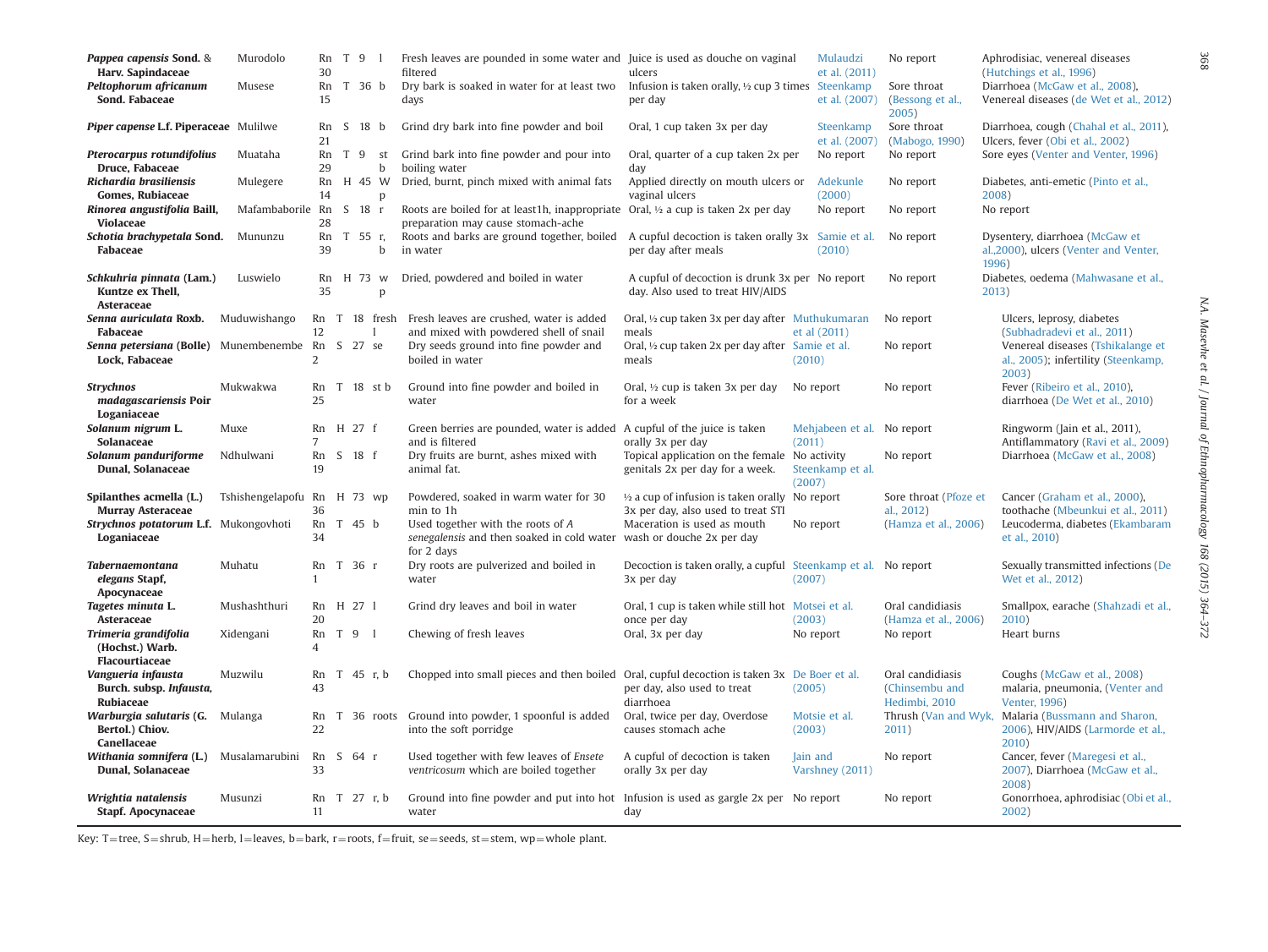E.Mey, Osyris lanceolata Hochst. & Steud., Faurea saligna Harv., Richardia brasiliensis Gomes, Withania somnifera (L.) Dunal, Elaeodendron transvaalense (Burtt Davy), Acacia caffra Thunb. Wild., Strychnos potatorum L.f., Schotia brachypetala Sond., Croton gratissimus Burch. and Vangueria infausta Burch. subsp. infausta, with their frequency index ranging from 45% to 73% [\(Table 1\)](#page-3-0).

The fact that the same species are used by several traditional healers, and that several of these species are identified as medicinal plants from other communities in the literature provides confidence on their value. Furthermore, the use of the plant species by different cultural groups may also indicate their potential pharmacological efficacy. It is worth noting that 28 species, representing 62.2% of those recorded, have shown to have anti-Candida activity and 14 species (31%) have been reported to have antifungal use elsewhere in the literature [\(Table 1](#page-3-0)). Only one plant species, Solanum panduriforme, has been reported to be inactive against Candida albicans (Table 2). However, this may be due to the fact that water was used as an extraction solvent while in the traditional preparation dried fruits are burnt and mixed with animal fat. This gives some credibility to the information we collected from the informants. Based on our literature search, 12 plant species claimed to be used to treat candidiasis and related fungal infections were recorded for the first time: Acacia caffra (Thunb) Wild, Amaranthus spinosus L, Cissampelos torulosa E.Mey, Faurea saligna Harv, Ozoroa engleri R. Fern. & A. Fern, Pterocarpus rotundifolius Druce, Rinorea angustifolia Baill, Schkuhria pinnata (Lam.) Kuntze ex Thell, Strychnos madagascarienses Poir, Sophora microphylla Aiton, Trimeria grandifolia (Hochst.) Warb and Wrightia natalensis Stapf. These species have never been tested for anti-Candida activity

## 3.3. Growth forms and plant parts used

Twenty-three (51.1%) tree species are highly used by traditional healers more than shrubs and herbs 33.3% and 15.5% respectively. This is because trees are available throughout the year as indicated by traditional practioners. It is reported that trees usually bear greater quantities of compounds such as phenols, tannins, alkaloids, triterpenes and quinones than do shrubs and herbaceous species [\(Cartaxo and Souza, 2010](#page-7-0)), and this may also provide a reason why trees are preferred to other growth forms by the traditional healers.

The most widely used plant parts in the therapeutic preparations of remedies were roots and barks followed by roots and bark mixture) (Fig. 2 ). Several indigenous communities elsewhere also utilize mostly roots for the preparation of herbal remedies ([Oyedemi et al., 2009](#page-7-0); [Appidi et al., 2008\)](#page-6-0). Traditional healers prefer to use roots and bark because they believe that they have more healing powers than other plant parts. Studies by [Maroyi](#page-7-0) [\(2011\)](#page-7-0) shows that roots and other underground parts have high concentrations of bioactive compounds. On the other hand there were no statistically significant antimicrobial activity differences between leaf and bark extracts of Marula [\(Eloff, 2001](#page-7-0)). Worthy of note is that plant species in the area under study are frequently exposed to long periods of drought and they shed their leaves, so this may be an additional reason why roots and barks are preferred. According to the informants, plant materials are mainly collected in the winter season and time of collection is early in the morning. They believe that plants absorb plenty of water during the summer rainfall that may dilute the active principles, resulting in the loss of healing power of the remedy. In a study of the variation in antibacterial activity of Schotia brachypetala ethanol and water leaf extracts, [McGaw et al. \(2002\)](#page-7-0) reported that monthly variation in activity against a panel of bacterial species was not marked, although there appeared to be a tendency towards slightly higher activity in the summer months. Fig. 3



Fig. 2. Percentage of plant parts used for preparing the traditional remedies.



Fig. 3. Reported methods of preparing the traditional remedies in percentage.

Frequent harvesting of roots and bark has a negative influence on the survival of plants, and is therefore discouraged. Some studies [\(Shai et al., 2009; Eloff, 2001](#page-7-0)) have shown that plant leaf extracts are as active or even more active than extracts of other plant parts. Thus, to foster sustainability, traditional healers should be encouraged to use plant leaves. However, this might only be valid if the chemistry of the roots or bark is similar to that of the leaves. There are several communities in Africa and elsewhere who are mainly using leaves to treat a variety of ailments, examples are Burkina Faso [\(Nadembega et al., 2011](#page-7-0)), Cameroon ([Telefo et al., 2011\)](#page-8-0), Uganda ([Ssegawa and Kasenene, 2007](#page-8-0)) India ([Namsa et al., 2009\)](#page-7-0)

### 3.4. Preparation, dosage and route of administration of the remedy

The most frequently used methods in the preparation of the herbal remedies were decoctions followed by infusions macerations and burning). The use of decoctions and infusions as the methods of choice is also supported by other studies [\(Keter and](#page-7-0) [Mutiso, 2012;](#page-7-0) [Namukobe et al., 2011.](#page-7-0)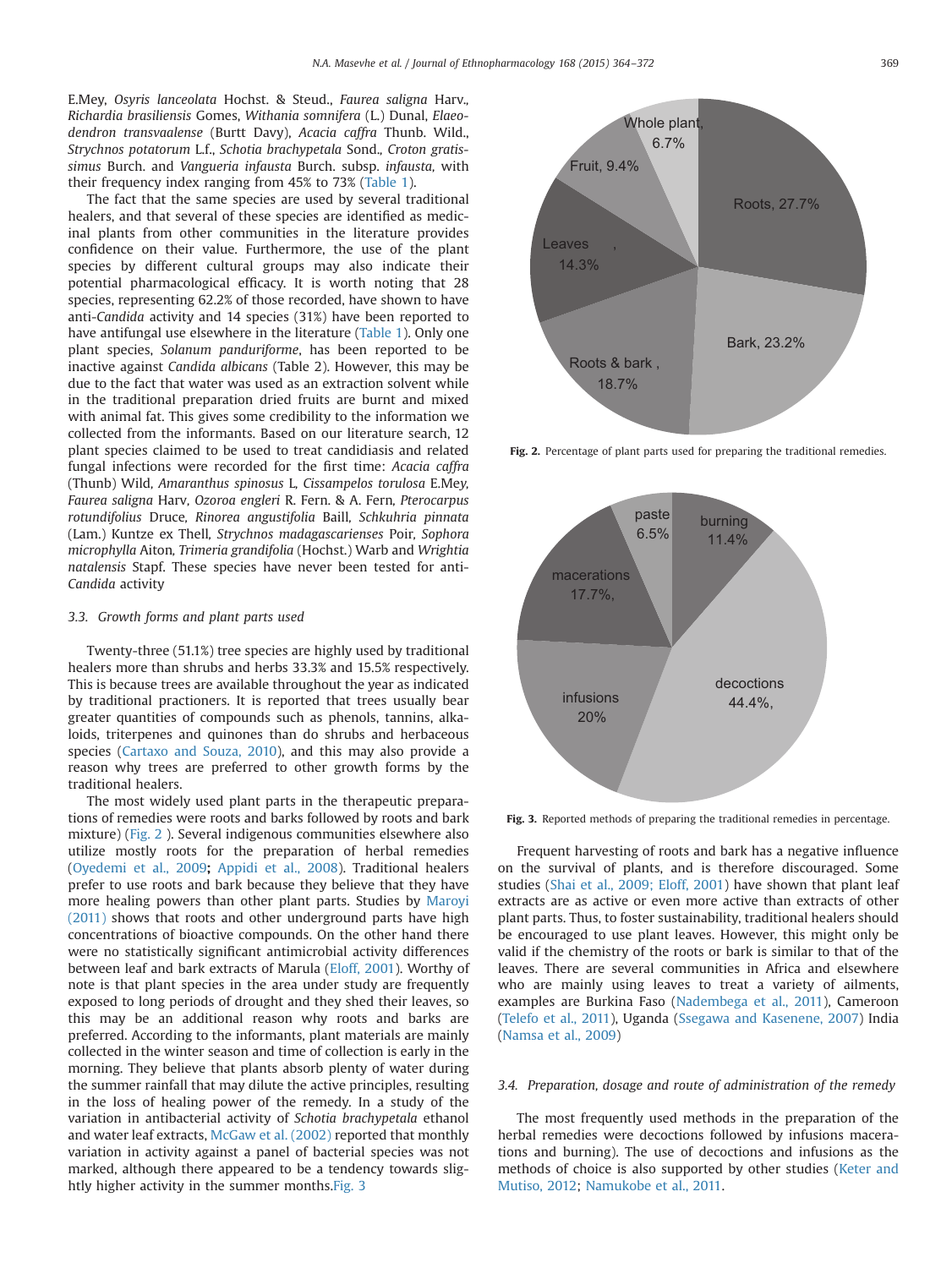<span id="page-6-0"></span>With regard to burning, plant materials such as roots and barks are burnt to a certain degree, and then the fire is doused so that they do not become ash lest they lose their healing properties. In some plant species such as Dichrostachys cinerea, dry splinter of wood is burnt at one end, liquid that oozes out is used as a remedy for treating fungal infections.

The majority of these preparations were constituted by single plant species (84%) and 16% was constituted from multiple plant species and similar findings were reported by other researchers ([Packer et al., 2012; Ranganathan et al., 2012,](#page-8-0)). Most traditional healers reported that multiple preparations of the remedy are normally administered to the patient if the disease is severe. There was a consensus among the traditional healers that some plants enhance the action of others, powdered roots of E. transvaalense were reported to be added to most of the herbal preparations. E. transvaalense is reported as having antiviral and anticandidal properties (Samie et al., 2010; Bessong et al., 2005).

We also found that dosage was estimated using either lids, spoons, cups, pinches or handfuls. It was difficult to get the information on exactly how much plant material was used to make the extracts. In most cases dosage was determined according to the severity of the disease and age of the patient. However, there was a lack of precision in the determination of the dosage to be taken by the patient. [McGaw et al. \(2007\)](#page-7-0) reported that drawbacks of traditional medicinal plant remedies include uncertain dosages and lack of standardization.

Traditional healers reported that the prepared therapeutic remedies may be stored in powder form, especially for scarce medicinal plants, and liquid remedies (decoctions or infusions) are prepared and administered to patients on a daily basis. The therapeutic preparations are either stored in dried horns or skins of animals, calabashes, clay pots or wooden bottles. The use of either tins, plastics or glass bottles is discouraged because they absorb heat which may destroy the healing properties of the remedy. Unprocessed plant materials such as roots, fruit and stem bark are stored in dried form for future use in the traditional surgery which has a thatched roof.

With regard to the administration routes of the remedies, four main routes were reported, namely douche (20%), oral (56%), mouthwash (13.3%) and topical (10.7%). However, oral application was the most commonly used route of administration. This is in agreement with the results of various ethnobotanical studies elsewhere [\(Mukazayire et al., 2011; Philander, 2011; Wambugu](#page-8-0) [et al., 2011](#page-8-0)). The use of the oral route of administration did not come as a surprise because this is in line with orthodox medicine where the preferred route is frequently oral. Most of these remedies were taken with some food twice or three times per day and some additives such as fats were also used, especially for topical application.

#### 3.5. Conservation status of medicinal plants

The main factors threatening the conservation status of medicinal plants recorded during the interviews were unsustainable methods of harvesting, logging for firewood, use of plants for building materials, crafts and current agricultural trends. However, the informants stressed that they practice sustainable methods of harvesting the medicinal plants from the wild because they know that these plants are their primary source of income. In some of the instances, before the collection, they conduct some rituals such as sprinkling of snuff, bowing, invoking of their ancestors, etc. The informants blamed herbalists for the destruction of the medicinal plants.

Some of the harvesting techniques employed by the traditional healers included stripping of bark from the western and eastern sides of the tree to avoid ring barking of the stem; when collecting the whole plant, they ensured that some individuals remained behind; when collecting roots, side roots were collected, leaving the main ones for the plant to survive etc. The informants believed that if the plant from which they collected the plant material dies, then the patient would not be cured by the remedy. This is another way of instilling sustainable methods of harvesting plant material, resulting in the conservation of the medicinal plants. The present inventory represents a contribution of the natural flora of this area to a global approach in controlling candidiasis and related infections.

### 4. Conclusion

A total of 45 plant species used by the local traditional practitioners to manage candidiasis and related fungal infections were documented. The results of this study have shown that traditional medicine still plays an important role in meeting the primary health care needs of rural people in the area and that the information has a good evidential base. We reported for the first time 12 plants claimed to be used to treat candidiasis, and related fungal infections. This baseline study could help in identifying plant species for in depth investigation in order to establish their claimed potential in the management of candidiasis and related fungal infections. As a follow up on this work research on Clerodendrum glabrum one of the species identified, have led to the isolation and characterization of clerodendrumic acid, a new triterpenoid with antimicrobial activity [\(Masevhe et al., 2013](#page-7-0)).

#### Acknowledgements

We are indebted to the traditional healers for sharing with us their valuable knowledge on medicinal plants of the area. Worthy of special mention include Munyai T, Munyadziwa P and Mudau F for their immense contribution in this study. Financial support was provided by the Netherlands Universities Foundation for International Cooperation (NUFFIC), the National Research Foundation (NRF- IFR2011041300066), The Medical Research Council (SIR JNEloff), University of Pretoria and University of Venda. We are grateful to SANBI (South African National Biodiversity Institute) for the authentication of the identities of the collected plants.

# References

- [Acocks, J.P.H., 1988. Veld types of South Africa, 3rd edition Botanical Research](http://refhub.elsevier.com/S0378-8741(15)00198-1/sbref2) [Institute, South Africa.](http://refhub.elsevier.com/S0378-8741(15)00198-1/sbref2)
- [Adamu, H.M., Abayeh, O.J., Agho, M.O., Abdullahi, A.L., Uba, A., Dukku, H.U., Wufem,](http://refhub.elsevier.com/S0378-8741(15)00198-1/sbref3) [B.M., 2005. An ethnobotanical survey of Bauchi State herbal plants and their](http://refhub.elsevier.com/S0378-8741(15)00198-1/sbref3) [antimicrobial activity. J. Ethnopharmacol. 99, 1](http://refhub.elsevier.com/S0378-8741(15)00198-1/sbref3)–4.
- [Adekunle, A.A., 2000. Antifungal property of crude extracts of](http://refhub.elsevier.com/S0378-8741(15)00198-1/sbref4) Brachystigia eurycoma and Richardia. brasiliensis[. Niger. J. Nat. Prod. Med. 4, 70](http://refhub.elsevier.com/S0378-8741(15)00198-1/sbref4)–72.
- [Appidi, J.R., Grierson, D.S., Afolayan, A.J., 2008. Ethnobotanical study of plants used](http://refhub.elsevier.com/S0378-8741(15)00198-1/sbref6) [in the treatment of diarrhea in the Eastern Cape, South Africa. Pak. J. Biol. Sci.](http://refhub.elsevier.com/S0378-8741(15)00198-1/sbref6) [11, 1961](http://refhub.elsevier.com/S0378-8741(15)00198-1/sbref6)–1963.
- [Arabi, Z., Sardari, S., 2010. An investigation into the antifungal property of Fabaceae](http://refhub.elsevier.com/S0378-8741(15)00198-1/sbref7) [using bioinformatics tools. Avicenna J. Med. Biotechnol. 2, 93](http://refhub.elsevier.com/S0378-8741(15)00198-1/sbref7)–100.
- [Aref, H.L., Salah, K.B.H., Chaumont, J.P., Fekih, A., Aouni, M., Said, K., 2010.](http://refhub.elsevier.com/S0378-8741(15)00198-1/sbref8) In vitro antimicrobial activity of four Ficus carica [latex fractions against resistant human](http://refhub.elsevier.com/S0378-8741(15)00198-1/sbref8) [pathogens \(antimicrobial activity of](http://refhub.elsevier.com/S0378-8741(15)00198-1/sbref8) Ficus carica latex). Pak. J. Pharm. Sci. 23, 53–[58.](http://refhub.elsevier.com/S0378-8741(15)00198-1/sbref8)
- [Arnold, H.J., Gulumiam, M., 1984. Pharmacopoeia of traditional medicine in Venda.](http://refhub.elsevier.com/S0378-8741(15)00198-1/sbref9) [J. Ethnopharmacol. 12, 35](http://refhub.elsevier.com/S0378-8741(15)00198-1/sbref9)–74.
- [Bekalo, T.H., Woodmatas, S.D., Woldemariam, Z.A., 2009. An ethnobotanical study](http://refhub.elsevier.com/S0378-8741(15)00198-1/sbref10) [of medicinal plants used by local people in the lowlands of Konta Special](http://refhub.elsevier.com/S0378-8741(15)00198-1/sbref10) [Woreda, southern nations, nationalities and peoples regional state, Ethiopia.](http://refhub.elsevier.com/S0378-8741(15)00198-1/sbref10) [J. Ethnobiol. Ethnomed. 5, 26](http://refhub.elsevier.com/S0378-8741(15)00198-1/sbref10)–33.
- [Bessong, P.O., Obi, C.L., Andreola, M.L., Rojas, L.B., Pouysegu, L., Igumbor, E., Meyer, J.](http://refhub.elsevier.com/S0378-8741(15)00198-1/sbref11) [J.M., Quideau, S., Litvak, S., 2005. Evaluation of selected South African medicinal](http://refhub.elsevier.com/S0378-8741(15)00198-1/sbref11) [plants for inhibitory properties against human immunode](http://refhub.elsevier.com/S0378-8741(15)00198-1/sbref11)ficiency virus type [1 reverse transcriptase and integrase. J. Ethnopharmacol. 99, 83](http://refhub.elsevier.com/S0378-8741(15)00198-1/sbref11)–91.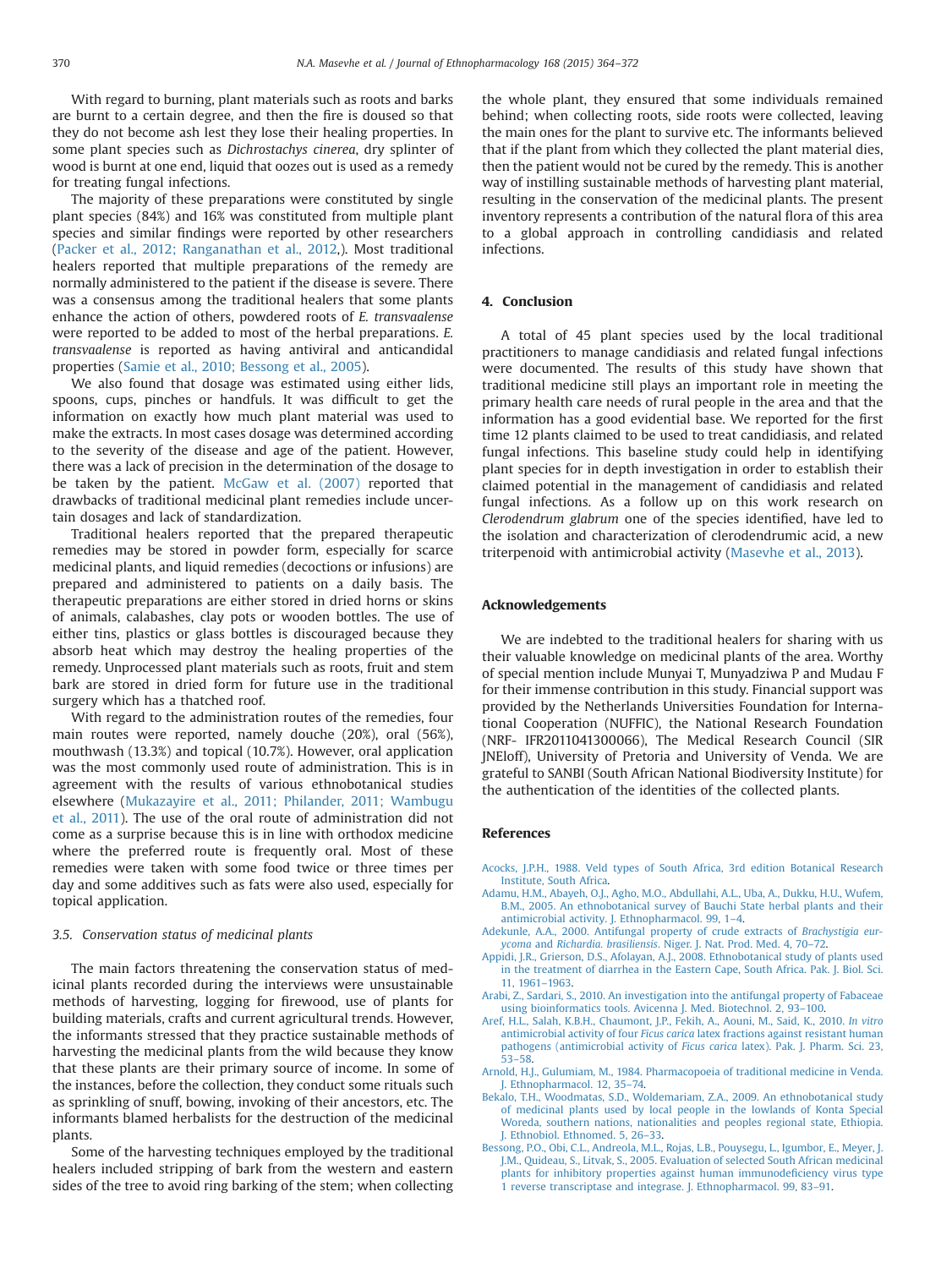- <span id="page-7-0"></span>[Bisi-Johnson, M.A., Obi, C.L., Kambizi, L., Nkomo, M., 2010. A survey of indigenous](http://refhub.elsevier.com/S0378-8741(15)00198-1/sbref12) [herbal diarrhoeal remedies of O.R. Tambo district, Eastern Cape Province, South](http://refhub.elsevier.com/S0378-8741(15)00198-1/sbref12) [Africa. Afr. J. Biotechnol. 9, 1245](http://refhub.elsevier.com/S0378-8741(15)00198-1/sbref12)–1254.
- [Bornman, M., Schlemmer, L., van der Walt, T., van Dyk, C., Bouwman, H., 2012.](http://refhub.elsevier.com/S0378-8741(15)00198-1/sbref13) [Implications for health education and intervention strategies arising from](http://refhub.elsevier.com/S0378-8741(15)00198-1/sbref13) [children's caregivers concerns following successful malaria control. Trans.](http://refhub.elsevier.com/S0378-8741(15)00198-1/sbref13) [R. Soc. Trop. Med. Hyg. 106, 408](http://refhub.elsevier.com/S0378-8741(15)00198-1/sbref13)–414.
- [Bussmann, R.W., Sharon, D., 2006. Traditional plant use in Northern Peru, tracking](http://refhub.elsevier.com/S0378-8741(15)00198-1/sbref14) [two thousand years of health culture. J. Ethnobiol. Ethnomed. 2, 47.](http://refhub.elsevier.com/S0378-8741(15)00198-1/sbref14)
- [Buwa, L.V., van Staden, J., 2006. Antibacterial and antifungal activity of traditional](http://refhub.elsevier.com/S0378-8741(15)00198-1/sbref15) [medicinal plants used against venereal diseases in South Africa. J. Ethnophar](http://refhub.elsevier.com/S0378-8741(15)00198-1/sbref15)[macol. 103, 139](http://refhub.elsevier.com/S0378-8741(15)00198-1/sbref15)–142.
- [Cartaxo, S.L., Souza, M.M.A., de Albuquerque, U.P, 2010. Medicinal plants with](http://refhub.elsevier.com/S0378-8741(15)00198-1/sbref18) [bioprospecting potential used in semi-arid northeastern Brazil. J. Ethnophar](http://refhub.elsevier.com/S0378-8741(15)00198-1/sbref18)[macol. 131, 326](http://refhub.elsevier.com/S0378-8741(15)00198-1/sbref18)–342.
- [Chahal, J., Ohlyan, R., Kandale, A., Walia, A., Sidharth, P., 2011. Introduction,](http://refhub.elsevier.com/S0378-8741(15)00198-1/sbref19) [phytochemistry, traditional uses and biological activity of genus](http://refhub.elsevier.com/S0378-8741(15)00198-1/sbref19) Piper: a review. [Int. J. Curr. Pharm. Rev. Res. 2, 131](http://refhub.elsevier.com/S0378-8741(15)00198-1/sbref19)–144.
- [Chinsembu, K.C., Hedimbi, M., 2010. An ethnobotanical survey of plants used to](http://refhub.elsevier.com/S0378-8741(15)00198-1/sbref20) [manage HIV/AIDS opportunistic infections in Katima Mulilo, Caprivi region,](http://refhub.elsevier.com/S0378-8741(15)00198-1/sbref20) [Namibia. J. Ethnobiol. Ethnomed. 6, 25](http://refhub.elsevier.com/S0378-8741(15)00198-1/sbref20)–34.
- [De Boer, H.J., Kool, A., Broberg, A., William, R., Mziray, W.R., Hedberg, I., Levenforsd,](http://refhub.elsevier.com/S0378-8741(15)00198-1/sbref21) [J.J., 2005. Anti-fungal and anti-bacterial activity of some herbal remedies from](http://refhub.elsevier.com/S0378-8741(15)00198-1/sbref21) [Tanzania. J. Ethnopharmacol. 96, 461](http://refhub.elsevier.com/S0378-8741(15)00198-1/sbref21)–469.
- [De Wet, H., Nzama, V.N., Van Vuuren, S.F., 2012. Medicinal plants used for the](http://refhub.elsevier.com/S0378-8741(15)00198-1/sbref22) [treatment of sexually transmitted infections by lay people in northern Maputa](http://refhub.elsevier.com/S0378-8741(15)00198-1/sbref22)land, KwaZulu–[Natal Province, South Africa. S. Afr. J. Bot. 78, 12](http://refhub.elsevier.com/S0378-8741(15)00198-1/sbref22)–20.
- [De Wet, H., Nkwanyana, M.N., Van Vuuren, S.F., 2010. Medicinal plants used for the](http://refhub.elsevier.com/S0378-8741(15)00198-1/sbref23) [treatment of diarrhoea in northern Maputaland, KwaZulu-Natal Province,](http://refhub.elsevier.com/S0378-8741(15)00198-1/sbref23) [South Africa. J. Ethnopharmacol. 130, 284](http://refhub.elsevier.com/S0378-8741(15)00198-1/sbref23)–289.
- [De Wet, H., Van Wyk, B.E., 2008. An ethnobotanical survey of Southern African](http://refhub.elsevier.com/S0378-8741(15)00198-1/sbref24) [Menispermaceae. S. Afr. J. Bot. 74, 2](http://refhub.elsevier.com/S0378-8741(15)00198-1/sbref24)–9.
- [Drewes, S.E., Mashimbye, M.J., Frix, J.S., Ramesar, N.Y., 1991. 11,l l-Dimethyl-l,3,8,lO](http://refhub.elsevier.com/S0378-8741(15)00198-1/sbref25)[tetrahydroxy-9-methoxypeltogynan and three pentacyclic triterpenes from](http://refhub.elsevier.com/S0378-8741(15)00198-1/sbref25) Cassine transvaalensis[. Phytochemistry 30, 3490](http://refhub.elsevier.com/S0378-8741(15)00198-1/sbref25)–3493.
- [Ekambaram, S., Perumal, S.S., Subramanian, V., 2010. Evaluation of antiarthritic](http://refhub.elsevier.com/S0378-8741(15)00198-1/sbref26) activity of Strychnos potatorum [Linn seeds in Freund's adjuvant induced](http://refhub.elsevier.com/S0378-8741(15)00198-1/sbref26) [arthritic rat model. BMC Complement. Altern. Med. 10, 56](http://refhub.elsevier.com/S0378-8741(15)00198-1/sbref26)–65.
- [Eloff, J.N., 2001. Antibacterial activity of Marula \(](http://refhub.elsevier.com/S0378-8741(15)00198-1/sbref27)Sclerocarya birrea (A. rich.) Hochst. subsp. caffra [\(Sond.\) Kokwaro\) \(Anacardiaceae\) bark and leaves. J. Ethnophar](http://refhub.elsevier.com/S0378-8741(15)00198-1/sbref27)[macol. 76, 305](http://refhub.elsevier.com/S0378-8741(15)00198-1/sbref27)–308.
- [Graham, G., Quinn, M.L., Fabricant, D.S., Farnsworth, N.R., 2000. Plants used against](http://refhub.elsevier.com/S0378-8741(15)00198-1/sbref30) cancer—[an extension of the work of Jonathan Hartwell. J. Ethnopharmacol. 73,](http://refhub.elsevier.com/S0378-8741(15)00198-1/sbref30) 347–[377.](http://refhub.elsevier.com/S0378-8741(15)00198-1/sbref30)
- [Grant, R., Thomas, V., 2000. Sappi Tree SpottingJacana, Johannesburg.](http://refhub.elsevier.com/S0378-8741(15)00198-1/sbref31)
- [Hamill, F.A., Apio, S., Mubiru, N.K., Mosango, M., Bukenya-Ziraba, R., Maganyi, O.W.,](http://refhub.elsevier.com/S0378-8741(15)00198-1/sbref33) [Soejarto, D.D., 2000. Traditional herbal drugs of southern Uganda, 1.](http://refhub.elsevier.com/S0378-8741(15)00198-1/sbref33) [J. Ethnopharmacol. 70, 281](http://refhub.elsevier.com/S0378-8741(15)00198-1/sbref33)–300.
- [Hamza, O.J.M., Van den Bout-van den Beukel, C.J.P., Matee, M.I.N., Moshi, M.J., Mikx,](http://refhub.elsevier.com/S0378-8741(15)00198-1/sbref34) [F.H.M., Selemani, H.O., Mbwambo, Z.H., Van der Ven, A.J.A.M., Verweij, P.E.,](http://refhub.elsevier.com/S0378-8741(15)00198-1/sbref34) [2006. Antifungal activity of some Tanzanian plants used traditionally for the](http://refhub.elsevier.com/S0378-8741(15)00198-1/sbref34) [treatment of fungal infections. J. Ethnopharmacol. 108, 124](http://refhub.elsevier.com/S0378-8741(15)00198-1/sbref34)–132.
- [Hutchings, A., Scott, A.H., Lewis, G., Cunningham, A., 1996. An Inventory of Zulu](http://refhub.elsevier.com/S0378-8741(15)00198-1/sbref35) [Medicinal Plants. University of Natal, Pietermaritzburg.](http://refhub.elsevier.com/S0378-8741(15)00198-1/sbref35)
- [Jain, P., Varshney, R., 2011. Antimicrobial activity of aqueous and methanolic](http://refhub.elsevier.com/S0378-8741(15)00198-1/sbref37) extracts of Withania somnifera [\(Ashwagandha\). J. Chem. Pharm. Res. 3,](http://refhub.elsevier.com/S0378-8741(15)00198-1/sbref37) 260–[263.](http://refhub.elsevier.com/S0378-8741(15)00198-1/sbref37)
- [Jeong, M.R., Kim, H.Y., Cha, J.D., 2009. Antimicrobial activity of methanol extract](http://refhub.elsevier.com/S0378-8741(15)00198-1/sbref38) from Ficus carica [leaves against oral bacteria. J. Bacteriol. Virol. 39, 97](http://refhub.elsevier.com/S0378-8741(15)00198-1/sbref38)–102.
- [Kambizi, L., Afolayan, A.J., 2001. An ethnobotanical study of plants used for the](http://refhub.elsevier.com/S0378-8741(15)00198-1/sbref39) [treatment of sexually transmitted diseases in Guruve District, Zimbabwe.](http://refhub.elsevier.com/S0378-8741(15)00198-1/sbref39) [J. Ethnopharmacol. 77, 5](http://refhub.elsevier.com/S0378-8741(15)00198-1/sbref39)–9.
- [Keter, L.K., Mutiso, P.C., 2012. Ethnobotanical studies of medicinal plants used by](http://refhub.elsevier.com/S0378-8741(15)00198-1/sbref40) [Traditional Health Practitioners in the management of diabetes in Lower](http://refhub.elsevier.com/S0378-8741(15)00198-1/sbref40) [Eastern Province, Kenya. J. Ethnopharmacol. 139, 74](http://refhub.elsevier.com/S0378-8741(15)00198-1/sbref40)–80.
- [Kumar, B.S.A., Lakshman, K., Jayaveera, K.N., 2011. Comparative antipyretic activity](http://refhub.elsevier.com/S0378-8741(15)00198-1/sbref41) [of methanolic extracts of some species of](http://refhub.elsevier.com/S0378-8741(15)00198-1/sbref41) Amaranthus. Asian Pac. J. Trop. [Biomed. 18, S47](http://refhub.elsevier.com/S0378-8741(15)00198-1/sbref41)–S50.
- [Larmorde, M., Tabuti, J.R.S., Obua, C., Kukunda-Byobona, C., Lanyero, H., Byakika-](http://refhub.elsevier.com/S0378-8741(15)00198-1/sbref43)[Kibwikaa, P., Bbosa, G.S., Lubega, A., Ogwal-Okeng, J., Ryan, M., Waako, P.J.,](http://refhub.elsevier.com/S0378-8741(15)00198-1/sbref43) [Merry, C., 2010. Medicinal plants used by traditional medicine practitioners for](http://refhub.elsevier.com/S0378-8741(15)00198-1/sbref43) [the treatment of HIV/AIDS and related conditions in Uganda. J. Ethnopharma](http://refhub.elsevier.com/S0378-8741(15)00198-1/sbref43)[col. 130, 43](http://refhub.elsevier.com/S0378-8741(15)00198-1/sbref43)–53.
- [Lulekal, E., Kelbessa, E., Bekele, T., Yineger, H., 2008. An ethnobotanical study of](http://refhub.elsevier.com/S0378-8741(15)00198-1/sbref45) [medicinal plants in Mana Angetu District, south eastern Ethiopia. J. Ethnobiol.](http://refhub.elsevier.com/S0378-8741(15)00198-1/sbref45) [Ethnomed. 4, 1](http://refhub.elsevier.com/S0378-8741(15)00198-1/sbref45)–10.
- [Mabogo, D.E.N., 1990. The Ethnobotany of the Vhavenda Unpublished MSc thesis.](http://refhub.elsevier.com/S0378-8741(15)00198-1/sbref46) [University of Pretoria, Pretoria.](http://refhub.elsevier.com/S0378-8741(15)00198-1/sbref46)
- [Madikizela, B., Ndhlala, A.R., Finnie, J.F., Van Staden, J., 2012. Ethnopharmacological](http://refhub.elsevier.com/S0378-8741(15)00198-1/sbref47) [study of plants from Pondoland used against diarrhoea. J. Ethnopharmacol. 141,](http://refhub.elsevier.com/S0378-8741(15)00198-1/sbref47) 61–[71.](http://refhub.elsevier.com/S0378-8741(15)00198-1/sbref47)
- [Magassouba, F.B., Diallo, A., Kouyate, M., Mara, F., Mara, O., Bangoura, O., Camara, A.,](http://refhub.elsevier.com/S0378-8741(15)00198-1/sbref48) [Traore, S., Diallo, A.K., Zaoro, M., Lamah, K., Diallo, S., Camara, G., Maregesi, S.M.,](http://refhub.elsevier.com/S0378-8741(15)00198-1/sbref48) [Ngassapa, O.D., Pieters, L., Vlietinck, A.J., 2007. Ethnopharmacological survey of](http://refhub.elsevier.com/S0378-8741(15)00198-1/sbref48) [the Bunda district, Tanzania: plants used to treat infectious diseasesJ. Ethno](http://refhub.elsevier.com/S0378-8741(15)00198-1/sbref48)[pharmacol. 113457](http://refhub.elsevier.com/S0378-8741(15)00198-1/sbref48)–470
- [Mahwasane, S.T., Middleton, L., Boaduo, N., 2013. An ethnobotanical survey of](http://refhub.elsevier.com/S0378-8741(15)00198-1/sbref49) [indigenous knowledge on medicinal plants used by the traditional healers of](http://refhub.elsevier.com/S0378-8741(15)00198-1/sbref49) [the Lwamondo area, Limpopo province, South Africa. S. Afr. J. Bot. 88, 69](http://refhub.elsevier.com/S0378-8741(15)00198-1/sbref49)–75.
- [Maregesi, S.M., Ngassapa, O.D., Pieters, L., Vlietinck, A.J., 2007. Ethnopharmacolo](http://refhub.elsevier.com/S0378-8741(15)00198-1/sbref50)[gical survey of the Bunda district, Tanzania, plants used to treat infectious](http://refhub.elsevier.com/S0378-8741(15)00198-1/sbref50) [diseases. J. Ethnopharmacol. 113, 457](http://refhub.elsevier.com/S0378-8741(15)00198-1/sbref50)–470.
- [Maroyi, A., 2011. An ethnobotanical survey of medicinal plants used by the people](http://refhub.elsevier.com/S0378-8741(15)00198-1/sbref51) [in Nhema communal area, Zimbabwe. J. Ethnopharmacol. 136, 347](http://refhub.elsevier.com/S0378-8741(15)00198-1/sbref51)–354.
- [Masevhe, N.A., awouafack, M, Ahmed, A.S, Mcgaw, L.J, Eloff, J.N., 2013. Cleroden](http://refhub.elsevier.com/S0378-8741(15)00198-1/sbref52)[drumic acid, a new triterpenoid from](http://refhub.elsevier.com/S0378-8741(15)00198-1/sbref52) Clerodendrum glabrum (Verbenaceae) and [antimicrobial activity of fractions and constituents. Helv. Chem. Acta 63,](http://refhub.elsevier.com/S0378-8741(15)00198-1/sbref52) 1693–[1703.](http://refhub.elsevier.com/S0378-8741(15)00198-1/sbref52)
- [Mbeunkui, F., Grace, M.H., Lategan, C., Smith, P.J., Raskin, I., Lil, M.A., 2011. Isolation and](http://refhub.elsevier.com/S0378-8741(15)00198-1/sbref53) identifi[cation of antiplasmodial N-alkylamides from Spilanthes acmella](http://refhub.elsevier.com/S0378-8741(15)00198-1/sbref53) flowers [using centrifugal partition chromatography. J. Chromatogr. B 879, 1886](http://refhub.elsevier.com/S0378-8741(15)00198-1/sbref53)–1892.
- [McGaw, L.J., van der Merwe, D., Eloff, J.N., 2007.](http://refhub.elsevier.com/S0378-8741(15)00198-1/sbref54) In vitro anthelmintic, antibacterial [and cytotoxic effects of extracts from plants used in South African ethnoveter](http://refhub.elsevier.com/S0378-8741(15)00198-1/sbref54)[inary medicine. Vet. J. 173, 366](http://refhub.elsevier.com/S0378-8741(15)00198-1/sbref54)–372.
- [McGaw, L.J., Jager, A.K., Van Staden, J., 2000. Antibacterial, anthelmintic and anti](http://refhub.elsevier.com/S0378-8741(15)00198-1/sbref55)[amoebic activity in South African medicinal plants. J. Ethnopharmacol. 72,](http://refhub.elsevier.com/S0378-8741(15)00198-1/sbref55) 247–[263.](http://refhub.elsevier.com/S0378-8741(15)00198-1/sbref55)
- [McGaw, L.J., Jager, A.K., Van Staden, J., 2002. Variation in antibacterial activity of](http://refhub.elsevier.com/S0378-8741(15)00198-1/sbref56) Schotia [species. S. Afr. J. Bot. 68, 41](http://refhub.elsevier.com/S0378-8741(15)00198-1/sbref56)–46.
- [McGaw, L.J., Lall, N., Meyer, J.J.M., Eloff, J.N., 2008. The potential of South African](http://refhub.elsevier.com/S0378-8741(15)00198-1/sbref57) plants against Mycobacterium [infections. J. Ethnopharmacol. 119, 482](http://refhub.elsevier.com/S0378-8741(15)00198-1/sbref57)–500.
- [Mehjabeen, A.M., Jahan, N., Zia-Ul-Haq, M., Alam, S.M., Wazir, A., Hassan, S., 2011.](http://refhub.elsevier.com/S0378-8741(15)00198-1/sbref58) [Antimicrobial screening of some plants of medicinal importance. Pak. J. Bot. 43,](http://refhub.elsevier.com/S0378-8741(15)00198-1/sbref58) 1773–[1775.](http://refhub.elsevier.com/S0378-8741(15)00198-1/sbref58)
- [Meyer, J.J.M., Rakuambo, N.C., Hussein, A.A., 2008. Novel xanthones from](http://refhub.elsevier.com/S0378-8741(15)00198-1/sbref59) Securidaca longepedunculata [with activity against erectile dysfunction. J. Ethnopharmacol.](http://refhub.elsevier.com/S0378-8741(15)00198-1/sbref59) [119, 599](http://refhub.elsevier.com/S0378-8741(15)00198-1/sbref59)–603.
- [Motsei, M.L., Lindsey, K.L., Van Staden, J., Jager, A.K., 2003. Screening of traditionally](http://refhub.elsevier.com/S0378-8741(15)00198-1/sbref60) [used South African plants for antifungal activity against](http://refhub.elsevier.com/S0378-8741(15)00198-1/sbref60) Candida albicans. [J. Ethnopharmacol. 86, 235](http://refhub.elsevier.com/S0378-8741(15)00198-1/sbref60)–241.
- [Mukazayire, M.J., Minani, V., Ruffo, C.K., Bizuru, E., Stevigny, C., Duez, P., 2011.](http://refhub.elsevier.com/S0378-8741(15)00198-1/sbref61) [Traditional phytotherapy remedies used in Southern Rwanda for the treatment](http://refhub.elsevier.com/S0378-8741(15)00198-1/sbref61) [of liver diseases. J. Ethnopharmacol. 138, 415](http://refhub.elsevier.com/S0378-8741(15)00198-1/sbref61)–431.
- [Mulaudzi, R.B., Ndhlala, A.R., Kulkarni, M.G., Finnie, J.F., Van Staden, J., 2013. Anti](http://refhub.elsevier.com/S0378-8741(15)00198-1/sbref62)infl[ammatory and mutagenice valuation of medicinal plants used by Venda](http://refhub.elsevier.com/S0378-8741(15)00198-1/sbref62) [people against venereal and related diseases. J. Ethnopharmacol. 146, 173](http://refhub.elsevier.com/S0378-8741(15)00198-1/sbref62)–179.
- [Mulaudzi, R.B., Ndhlala, A.R., Kulkarni, M.G., Finnie, J.F., Van Staden, J., 2011.](http://refhub.elsevier.com/S0378-8741(15)00198-1/sbref63) [Antimicrobial properties and phenolic contents of medicinal plants used by](http://refhub.elsevier.com/S0378-8741(15)00198-1/sbref63) [the Venda people for conditions related to venereal diseases. J. Ethnopharma](http://refhub.elsevier.com/S0378-8741(15)00198-1/sbref63)[col. 135, 330](http://refhub.elsevier.com/S0378-8741(15)00198-1/sbref63)–337.
- [Mulaudzi, R.B., Ndhlala, A.R., Kulkarni, M.G., Van Staden, J., 2012. Pharmacological](http://refhub.elsevier.com/S0378-8741(15)00198-1/sbref64) [properties and protein binding capacity of phenolic extracts of some Venda](http://refhub.elsevier.com/S0378-8741(15)00198-1/sbref64) [medicinal plants used against cough and fever. J. Ethnopharmacol. 143, 185](http://refhub.elsevier.com/S0378-8741(15)00198-1/sbref64)–193.
- [Muthee, J.K., Gakuya, D.W., Mbaria, J.M., Kareru, P.G., Mulei, C.M., Njonge, F.K., 2011.](http://refhub.elsevier.com/S0378-8741(15)00198-1/sbref65) [Ethnobotanical study of anthelmintic and other medicinal plants traditionally](http://refhub.elsevier.com/S0378-8741(15)00198-1/sbref65) [used in Loitoktok district of Kenya. J. Ethnopharmacol. 135, 15](http://refhub.elsevier.com/S0378-8741(15)00198-1/sbref65)–21.
- [Muthukumaran, M., Elayarani, P., Shanmuganathan, P., Cholarajan, A., 2011. Anti](http://refhub.elsevier.com/S0378-8741(15)00198-1/sbref66)[microbial activities of](http://refhub.elsevier.com/S0378-8741(15)00198-1/sbref66) Cassia auriculata L and Morinda tinctoria Roxb. Int. J. Res. [Pure Appl. Microbiol. 1, 9](http://refhub.elsevier.com/S0378-8741(15)00198-1/sbref66)–12.
- [Mzezewa, J., Misi, T., van Rensburg, L.D., 2010. Characterisation of rainfall at a semi](http://refhub.elsevier.com/S0378-8741(15)00198-1/sbref67)[arid ecotope in the Limpopo Province \(South Africa\) and its implications for](http://refhub.elsevier.com/S0378-8741(15)00198-1/sbref67) [sustainable crop production. Water South Africa 36 29-26.](http://refhub.elsevier.com/S0378-8741(15)00198-1/sbref67)
- [Nadembega, P., Boussim, J.I., Nikiema, J.B., Poli, F., Antognoni, F., 2011. Medicinal](http://refhub.elsevier.com/S0378-8741(15)00198-1/sbref68) [plants in Baskoure, Kourittenga Province, Burkina Faso: an ethnobotanical](http://refhub.elsevier.com/S0378-8741(15)00198-1/sbref68) [studyJ. Ethnopharmacol. 133378](http://refhub.elsevier.com/S0378-8741(15)00198-1/sbref68)–395
- [Namsa, N.D., Tag, H., Mandal, M., Kalita, P., Das, A.K., 2009. An ethnobotanical study](http://refhub.elsevier.com/S0378-8741(15)00198-1/sbref69) of traditional anti-infl[ammatory plants used by the Lohit community of](http://refhub.elsevier.com/S0378-8741(15)00198-1/sbref69) [Arunachal Pradesh, India. J. Ethnopharmacol. 125, 234](http://refhub.elsevier.com/S0378-8741(15)00198-1/sbref69)–245.
- [Namukobe, J., Kasenene, J.M., Kiremire, B.T., Byamukama, R., Kamatenesi-Mugisha,](http://refhub.elsevier.com/S0378-8741(15)00198-1/sbref70) [M., Krief, S., Dumontet, V., Kabasa, J.D., 2011. Traditional plants used for](http://refhub.elsevier.com/S0378-8741(15)00198-1/sbref70) [medicinal purposes by local communities around the Northern sector of Kibale](http://refhub.elsevier.com/S0378-8741(15)00198-1/sbref70) [National Park, Uganda. J. Ethnopharmacol. 136, 236](http://refhub.elsevier.com/S0378-8741(15)00198-1/sbref70)–245.
- [Obi, C.L., Potgieter, N., Randima, L.P., Mavhungu, N.J., Musie, E., Bessong, P.O.,](http://refhub.elsevier.com/S0378-8741(15)00198-1/sbref71) [Mabogo, D.E.N., Mashimbye, J., 2002. Antibacterial activities of](http://refhub.elsevier.com/S0378-8741(15)00198-1/sbref71) five plants against some medically signifi[cant human bacteria. S. Afr. J. Sci. 98, 25](http://refhub.elsevier.com/S0378-8741(15)00198-1/sbref71)–28.
- Offiah, N.V., Makama, S., Elisha, I.L., Makoshi, M.S., Gotep, J.G., Dawurung, C.J. [Oladipo, O.O., Lohlum, A.S., Shamaki, D., 2011. Ethnobotanical survey of](http://refhub.elsevier.com/S0378-8741(15)00198-1/sbref72) [medicinal plants used in the treatment of animal diarrhoea in Plateau State,](http://refhub.elsevier.com/S0378-8741(15)00198-1/sbref72) [Nigeria. BMC Vet. Res. 7, 36](http://refhub.elsevier.com/S0378-8741(15)00198-1/sbref72)–49.
- [Otsuki, N., Dang, N.H., Kumagai, E., Kondo, A., Iwata, S., Morimoto, C., 2010. Aqueous](http://refhub.elsevier.com/S0378-8741(15)00198-1/sbref73) extract of Carica papaya [leaves exhibits anti-tumor activity and immunomo-](http://refhub.elsevier.com/S0378-8741(15)00198-1/sbref73)[dulatory effects. J. Ethnopharmacol. 127, 760](http://refhub.elsevier.com/S0378-8741(15)00198-1/sbref73)–767.
- [Oyedemi, S.O., Bradley, G., Afolayan, A.J., 2009. Ethnobotanical survey of medicinal](http://refhub.elsevier.com/S0378-8741(15)00198-1/sbref74) [plants used for the management of diabetes mellitus in the Nkonkobe](http://refhub.elsevier.com/S0378-8741(15)00198-1/sbref74) [municipality of South Africa. J. Med. Plants Res. 3, 1040](http://refhub.elsevier.com/S0378-8741(15)00198-1/sbref74)–1044.
- [Packer, J., Brouwer, N., Harrington, D., Gaikwad, J., Heron, R., Ranganathan, S.,](http://refhub.elsevier.com/S0378-8741(15)00198-1/sbref75) [Vemulpad, S., Jamie, J., 2012. An ethnobotanical study of medicinal plants used](http://refhub.elsevier.com/S0378-8741(15)00198-1/sbref75) [by the Yaegl Aboriginal community in northern New South Wales, Australia.](http://refhub.elsevier.com/S0378-8741(15)00198-1/sbref75) [J. Ethnopharmacol. 139, 244](http://refhub.elsevier.com/S0378-8741(15)00198-1/sbref75)–255.
- [Patel, M., Coogan, M.M., 2008. Antifungal activity of the plant](http://refhub.elsevier.com/S0378-8741(15)00198-1/sbref76) Dodonaea viscosa var. angustifolia on Candida albicans [from HIV-infected patients. J. Ethnopharmacol.](http://refhub.elsevier.com/S0378-8741(15)00198-1/sbref76) [118, 173](http://refhub.elsevier.com/S0378-8741(15)00198-1/sbref76)–176.